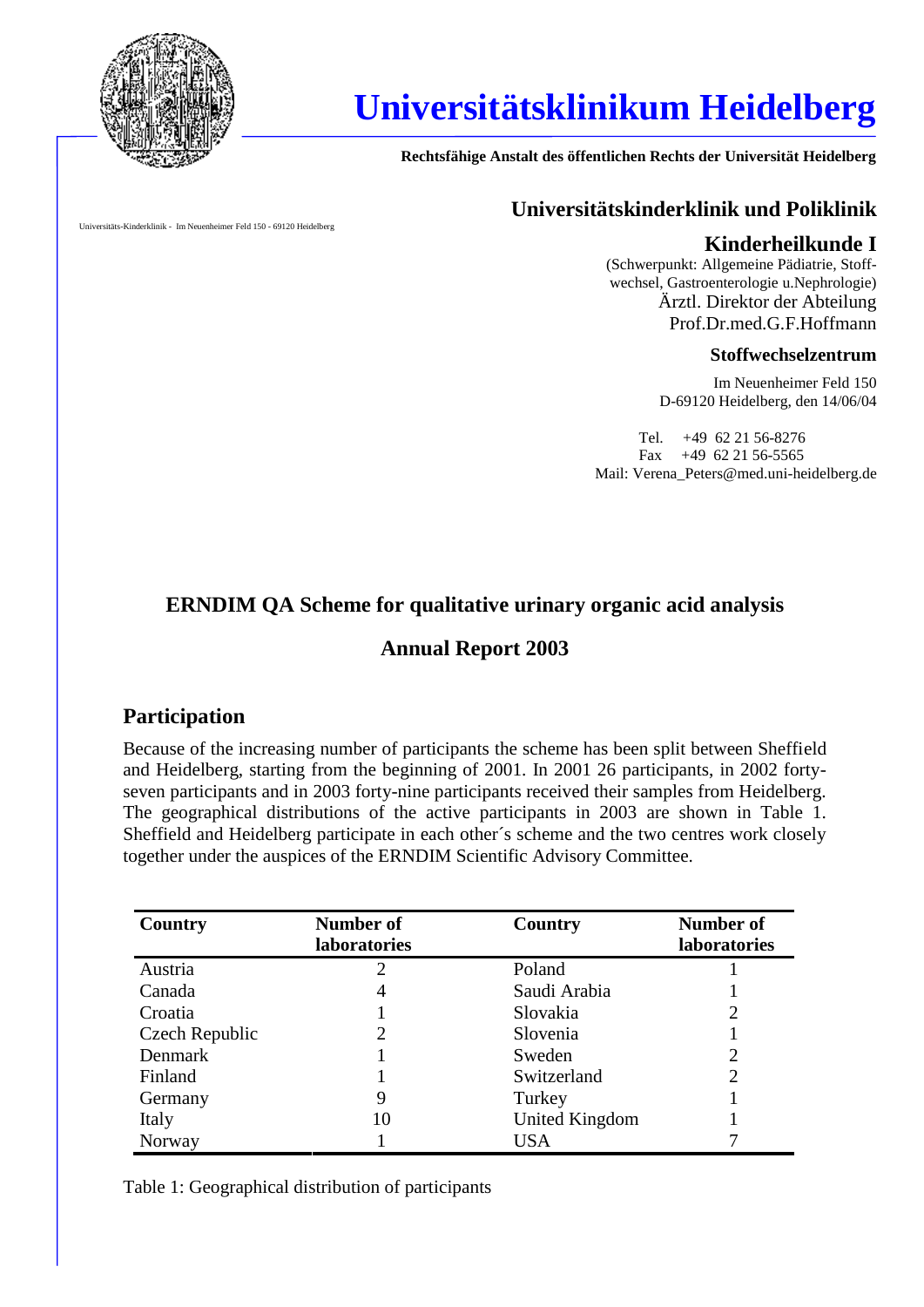### **Samples and results**

Three sets of three samples (total 9; sample number 115-123) were distributed to 49 laboratories in 2003. 44 laboratories returned results to the first and second circulation and 42 returned results to the third circulation.

| Circulation    | Number of returns |
|----------------|-------------------|
| 1. circulation | 14                |
| 2. circulation | 14                |
| 3. circulation |                   |

Table 2: Receipt of results

A few laboratories returned their results extremely late, sometimes after the circulation report. We have included such late results wherever possible, but this is not possible once the returns have been analysed and the report written. **In future, any results returned late may be disregarded**.

# **Shipment of the samples**

Last year we sent out the samples for all three circulations together. This is only for organisation reasons and keep the costs for participating in this scheme as low as possible. Some laboratories reported all three circulations together. **The idea of the scheme is to measure the samples evenly spread over the year and report the results near the closing date!**

|            |                                                                  | $-2$             | $\mathbf 0$    |                | $\overline{2}$ |
|------------|------------------------------------------------------------------|------------------|----------------|----------------|----------------|
| Sample 115 | Maple sirup urine disease (MSUD)                                 | $\Omega$         | $\overline{4}$ | 3              | 37             |
|            | <b>Sample 116</b> Glutaric aciduria type I (manufactured sample) | 24               | 2              | $\overline{0}$ | 18             |
| Sample 117 | Normal pattern (same sample as sample 122)                       | $\boldsymbol{0}$ | $\overline{2}$ | $\overline{2}$ | 40             |
| Sample 118 | Canavan disease                                                  | 3                | $\theta$       | $\mathbf{0}$   | 41             |
|            | <b>Sample 119</b> Normal pattern (same sample as sample 121)     | $\theta$         | $\theta$       | $\theta$       | 44             |
| Sample 120 | 3-Methylcrotonyl-CoA carboxylase deficiency                      | 1                | $\overline{0}$ | $\overline{0}$ | 43             |
| Sample 121 | Normal pattern (same sample as sample 119)                       | $\overline{0}$   | 1              | 1              | 40             |
| Sample 122 | Normal pattern (same sample as sample 117)                       | $\overline{0}$   | $\overline{0}$ | 8              | 34             |
| Sample 123 | Phyenylketonuria (PKU)                                           | $\overline{0}$   | $\overline{0}$ | $\overline{0}$ | 42             |
|            |                                                                  |                  |                |                |                |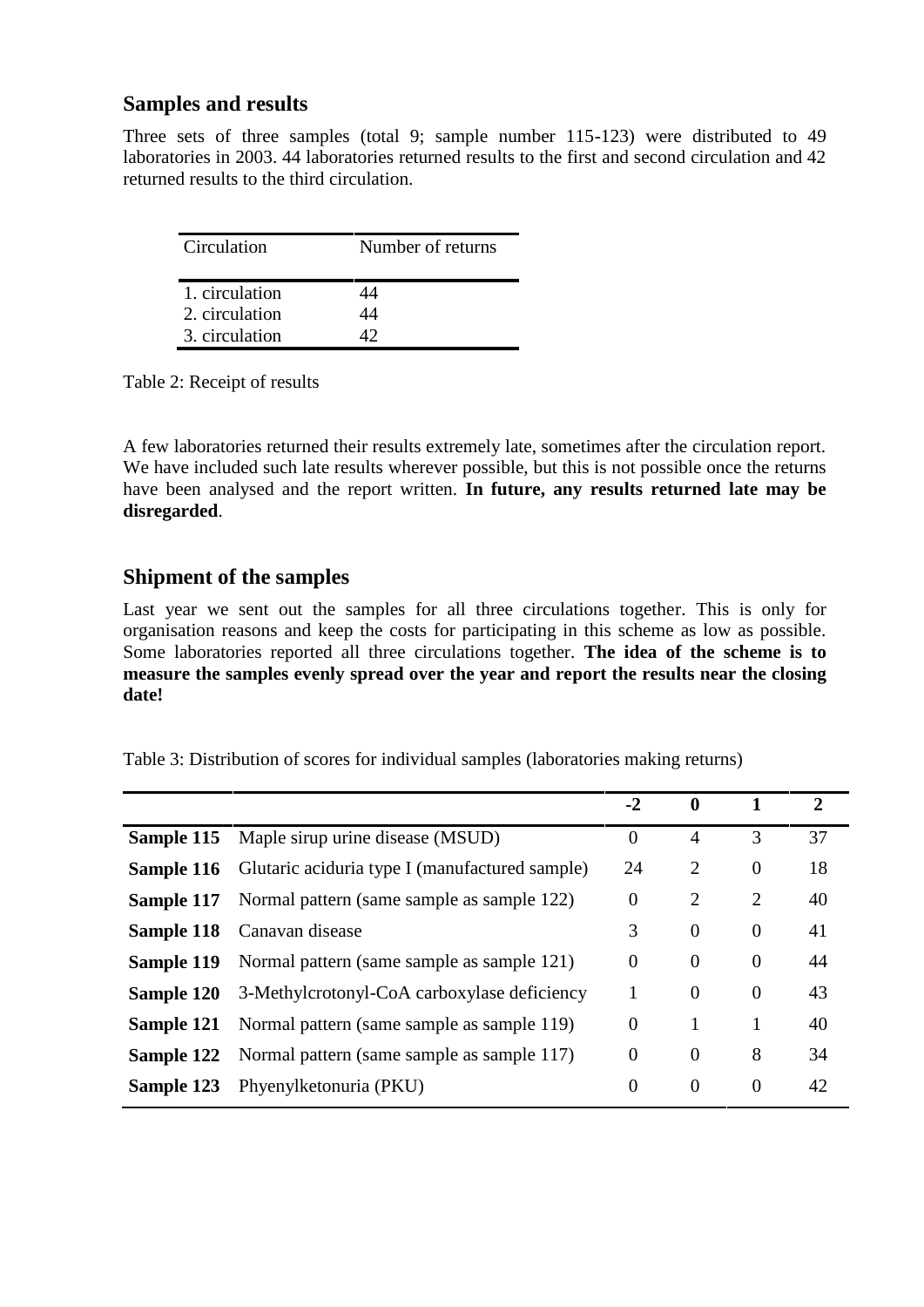# **Scoring scheme**

Individual returns for each sample were scored on the scale

- 2 Correct/satisfactory
- 1 helpful but incomplete
- 0 unhelpful
- -2 misleading

Most active laboratories diagnosed correctly MSUD (84%), Canavan disease (93%), 3- Methylcrotonyl-CoA carboxylase deficiency (98%) and PKU (100%). The greatest challenge was presented by sample 116. The idea was to test whether routine organic acid analysis is likely to detect low amounts of 3-hydroxyglutarate. To manufacture the sample was necessary because we have no access to genuine samples from any low-excretor GA1 patients. Manufactured samples are also in future the exception but in general we run out of good samples to distribute!

This year, we sent out the same control samples twice but with different description about the clinical picture. Sample 117 was identically with sample 122 and sample 119 was identically with sample 121. By most laboratories same results were obtained for these samples in both cases, few laboratories came to different conclusions. For sample 117/122, 21% of the laboratories came to (slightly) different interpretations of the chromatograms. Some of the laboratories interpreted only one of the identical samples as normal and the other sample as coming from a patient with propionic acidaemia, ß-oxidation defects, mitochondrial defects or glutaric aciduria. This is probably due to the different clinical descriptions or the expectation of the participants to have always only one control in each circulation (we sent out 2 controls in the third circulation).

# **Comments on performance**

The participants cumulative scores are shown in diagram 1 and in table 4. Cumulative scores are the scores for the whole year 2003. Thirty-one participants scored more than 12 this year. This means that over 82% of the laboratories, which participated in all 3 circulations, achieved a score over 12 which we regard as a very good result!

The poor performance of some laboratories scoring less than 10 this year is due to missing returns. Six laboratories only returned 2 distributions; four laboratories only returned 1 distribution for the whole year and one laboratory did not send any results.



Diagram 1: Total scores 2003